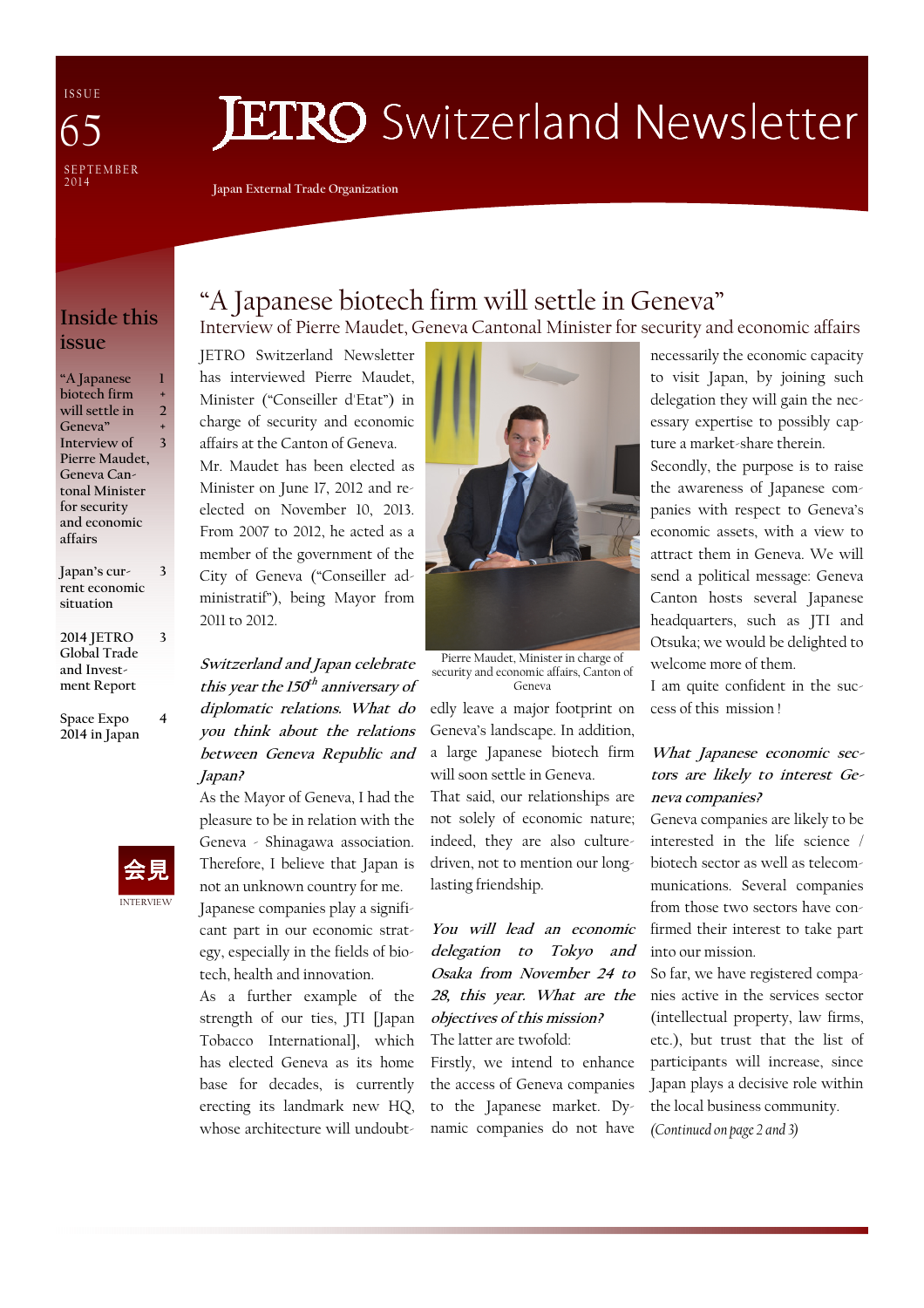## "A Japanese biotech firm will settle in Geneva"

Interview of Pierre Maudet, Geneva Cantonal Minister for security and economic affairs

(Continued from page 1)

What are the strengths and weaknesses of the Canton of Geneva in hosting foreign companies, especially Japanese?

We have numerous strengths, from which I can outline:

— our state-of-the art infrastructure, in particular its airport, which provides 120 destinations and is used by 15 million passengers per year;

— our unrivalled international environment: not only the United Nations, but also the CERN and organizations that play a role in standard setting, like the ISO [International Organization for Standardization], SGS [multinational company headquartered which provides inspection, verification, testing and certification services], WIPO [World Intellectual Property Organization], WTO [World Trade Organization] are based in Geneva;— our attractive and stable business ecosystem, as evidenced by a stable and flexible labor legislation or stringent data security regulations.

Our weakness is perhaps about the real estate market: it is difficult to find an accommodation, although the situation seems to be improving.

Predictability is a major element of the economic context. That is why, we are interested by the discussion about a possible corporate tax reform and the implementation of the initiative "against mass immigration". How do you handle these two topics?

The corporate tax reform has to be achieved, we have no other option. The European Union and OECD [Organisation for Economic Cooperation and Development] have requested Switzerland to end the special tax regimes at 9, 10 or 11%. The position of the Canton of Geneva is clear: we will unify the corporate tax rate at 13%. It will lead to a decrease of the corporate tax rates for many companies, which pay currently a tax of 24%. We need traceability, easiness and stability. Our difficulty is to convince the Confederation and other Cantons, so as to obtain the appropriate compensation for this sharp decrease of public resources. The topic of immigration will affect only slightly the Japanese companies, which are already subject to quotas. We need to find a solution that will be the less bureaucratic as possible. I was against this initiative because I believe the wealth of our country is based on exchanges. Immigration should not be considered as a stock, but as a flow. For instance, we have a deficit of 16,000 engineers. The challenge is to implement the initiative while defending economic interests. We have a period of three years to implement this initiative: we continue to deliver the permits like as we did before.



Pierre Maudet, Minister in charge of security and economic affairs, Canton of Geneva, and Koichiro Nakamura, Director General, JETRO Geneva

About forty companies and over a thousand of Japanese people live safely in the Canton of Geneva, thanks mainly to your action. What do you plan to do to maintain or improve this situation?

I am not satisfied by the current situation. I do not want to maintain the situation, I want to improve it.

The number of offenses has declined by 20% and the number of burglaries by 29%, in the course of the past two years.

But, the number of offences was so high two years ago that we have not yet completed our work. Switzerland is a very attractive country, unfortunately also for criminals.

The following actions will be taken to improve the safety: (i) the number of police officers will increase; (Continued on page 3)

INTERVIEW

会見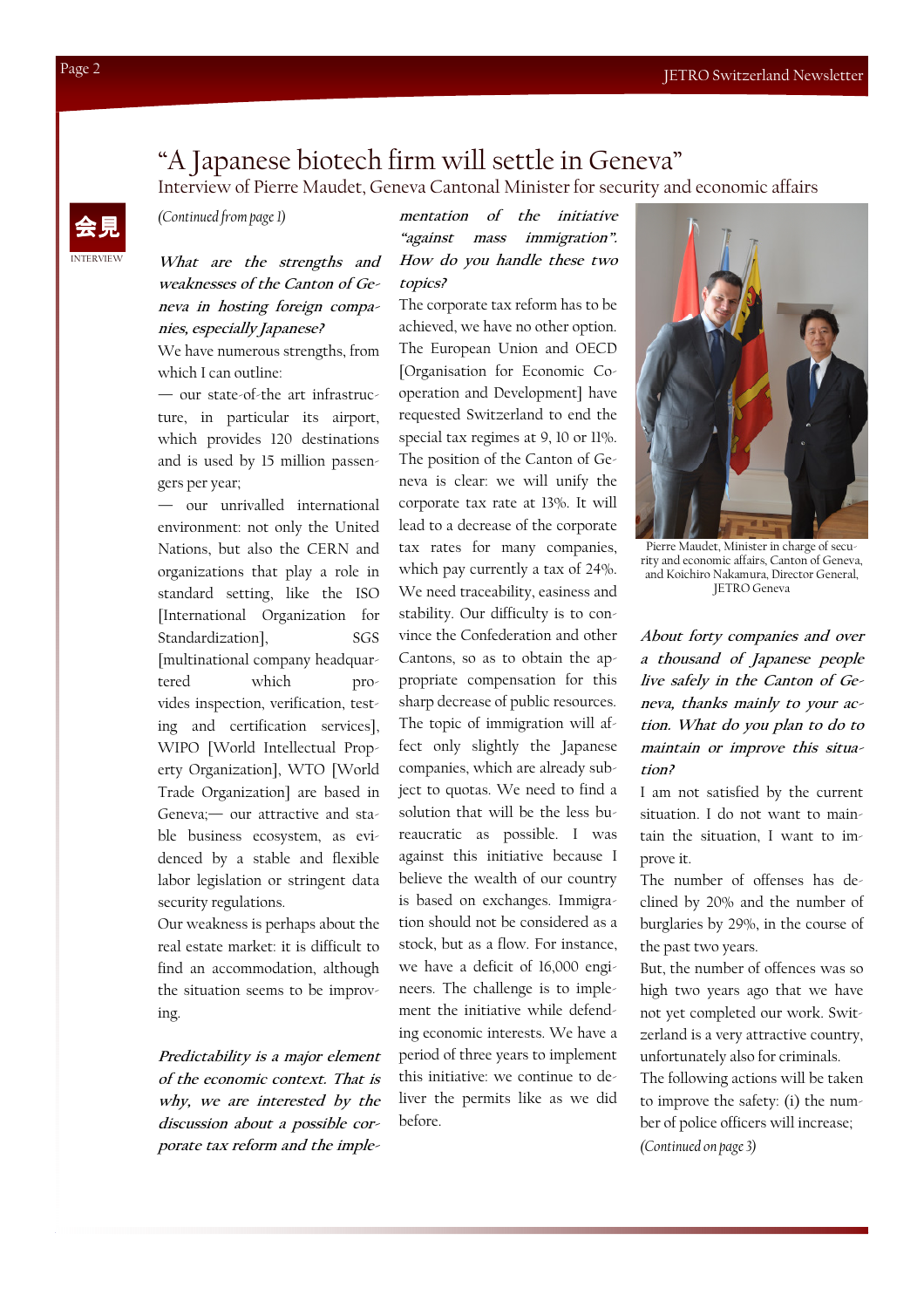## "A Japanese biotech firm will settle in Geneva"

Interview of Pierre Maudet, Geneva Cantonal Minister for security and economic affairs

(Continued from page 1 and 2)

and (ii) investments will be made in technologies (e.g. the first CCTV system will be introduced in the Pâquis district; indeed, our Japanese friends would not believe me if I say that we do not have a CCTV system yet in our Canton! Our action aims at two targets: violence in the street and burglary.

It does not mean that we do not address other issues, like drug traffic and domestic violence. We also raise awareness, and fight against economic and cyber crimes.

#### Do you have personal ties with Japan? Have you already visited it?

My trip in November will be my first visit in Japan. My last memory about Japan was about the Japanese pavilion at the Shanghai World Expo. I was impressed by the contrast between the traditions and the latest technologies; between the patriotic values and the openness to the world.

I am looking forward to visiting Japan.

The interview was conducted in French and translated into English.



## Japan's current economic situation

According to the Bank of Japan, "Japan's economy has continued to recover moderately as a trend, although the subsequent decline in demand following the front-loaded increase prior to the consumption tax hike has been observed" (August 2014, "Monthly Report of Recent Economic and Financial Developments").

The index for industrial production increased 0.2% to 96.8 (2010=100) from the previous month, showing an increase for the first time in two months, but marking a decline of 0.9% from the previous year (see graph).

Exports rose 3.9% in July 2014. They were up 3.4% for Asia, 2.4% for North America, 13.3% for Western Europe.

As a result of the raise the consumption tax from 5% to 8% in April, the average of monthly consumption expenditures per household was down 5.9% in real terms from the previous year to ¥ 280.293 in July 2014.



動向

SITUATION

**ACTIVITY** 

Seasonally adjusted index of industrial production (2010=100.0) Ministry of Economy, Trade and Industry

### 2014 JETRO Global Trade and Investment Report

Trade and Investment Report "On Making Japan a base for international business circulation".

World trade has slightly rose 1.6% in 2013 from the previous year to the historical record of \$18.3 trillion.

Japan's exports and imports both declined, resulting in a trade defiHowever, export of agricultural, forestry and fishery products marked a record high of ¥550.5 billion, showing an increase by 22.4% from the previous year.

Japan's outward FDI increased 10.4% to \$135 billion, showing a historical high of \$23.6 billion for investment toward ASEAN.



Ministry of Finance; Bank of Japan